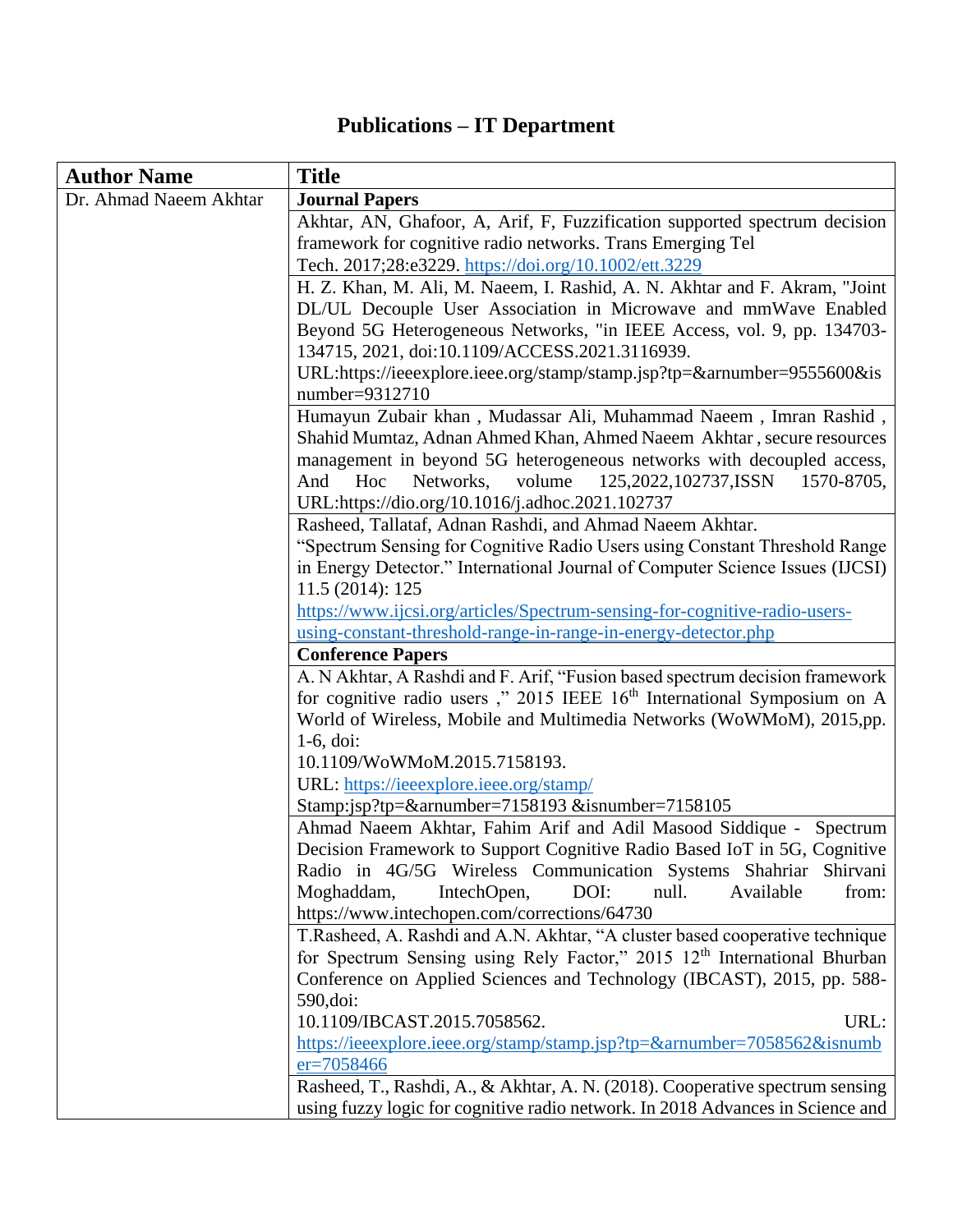|                        | Engineering Technology International Conferences (ASET). 2018 Advances in<br>Science and Engineering Technology International Conferences (ASET). IEEE.                                                                                                                                                                          |
|------------------------|----------------------------------------------------------------------------------------------------------------------------------------------------------------------------------------------------------------------------------------------------------------------------------------------------------------------------------|
|                        | https://doi.org/10.1109/icaset.2018.8376914                                                                                                                                                                                                                                                                                      |
| Dr. Irshad Ahmad Sumra | <b>Journal Papers</b>                                                                                                                                                                                                                                                                                                            |
|                        | Sumra, I.A, P. Sellappan, Azween Abdullah, Ahmad Ali,.," Security issues and<br>MANET-VANET-FANET: A Survey", EAI Endorsed<br>Challenges in<br>Transactions<br>Information<br>Energy Web<br>and<br>Technologies,<br>on<br>Volume. 5, issue. 17, Apr 2018.                                                                        |
|                        | Sumra, I.A.; Ahmad, I.; "Towards Improving Security in VANET: Some New<br>Possible Attacks and Their Possible Solutions", Journal of Internet Technology<br>(JIT), Volume 17, Issue 4, july 2016. EI Compendex index, Impact Factor (IF)<br>$= 0.786.$                                                                           |
|                        | Sumra, I.A.; Hasbullah, H.; bin AbManan, J.-L.;"Classification of Traffic<br>System in Intelligent Transportation System (ITS", International<br>journal of<br>Moder Traffic and Transportation Engineering Research (MTTER), Volume 2,<br>Issue 4, April 2013. Transportation Research Board (TRB) index. CGIJ OAJI-<br>0.1.50. |
|                        | Ahmad, I. Ahmad, F. Amin, Sumra, I.A, "Towards Intrusion Detection to<br>Secure VANET-Assisted Healthcare Monitoring System," Journal of Medical<br>Imaging and Health Informatics, vol. 7, no. 6,pp. 1391–1398, 2017. IF-0.659.                                                                                                 |
|                        | Sumra, I.A.; Hasbullah, H.; Ahmad, I.; bin AbManan, J.-L.; ," "Classification<br>of Attacks in Vehicular Ad hoc Network (VANET)", Internationa Journal of<br>INFORMATION, Volume 16, Issue 5, May 2013.                                                                                                                          |
|                        | Sumra, I.A., Using computing method to secure vehicular ad hoc network<br>(VANET), Journal of Advances in Computer Networks, Vol. 6, No. 1, June<br>2018. EI Compendex index.                                                                                                                                                    |
|                        | Sumra, I.A.; Hasbullah, H.; bin Ab Manan, J.-L.;" Denial of Service (DOS)<br>Attack and Possible Solutions in VANET", International Journal of Electronics<br>and Communication Engineering Vol:4, No.5,2010.                                                                                                                    |
|                        | Zahid A.H., Sumra, I.A, "Security in Vehicular Ad hoc Network (VANET) using<br>Trusted Platform. Module (TPM): A Survey", International Journal for Electronic<br>Crime Investigation. Volume. 2, Issue no.3,2018.                                                                                                               |
|                        | Sumra, I.A, P. Sellappan, A. Abdullah, "Security issues and challenges in VANET,<br>Research Journal Of Computer Science And Information Technology, Volume.1<br>Issue.2, march 2018.                                                                                                                                            |
|                        | Sumra, I.A, Akhtar, A.N., "Applications of Internet of Vehicle(IoV): A Survey",<br>Research Journal of Computer Science And Information Technology, Volume. 4, Issue<br>no.2 2020.                                                                                                                                               |
|                        | G. Bibi, Sumra, I.A.," A Comprehensive Survey on E-Learning System in Cloud<br>Computing Environment", Engineering Science and Technology International<br>Research<br>Journal (ESTIRJ), Volume.1 Issue.1 April 2017.                                                                                                            |
|                        | Amna Asif, Sumra, I.A," Applications of Wireless Body Area Network<br>(WBAN): A Survey", Engineering Science and Technology International<br>Research Journal (ESTIRJ), Volume.1 Issue.1 April 2017.                                                                                                                             |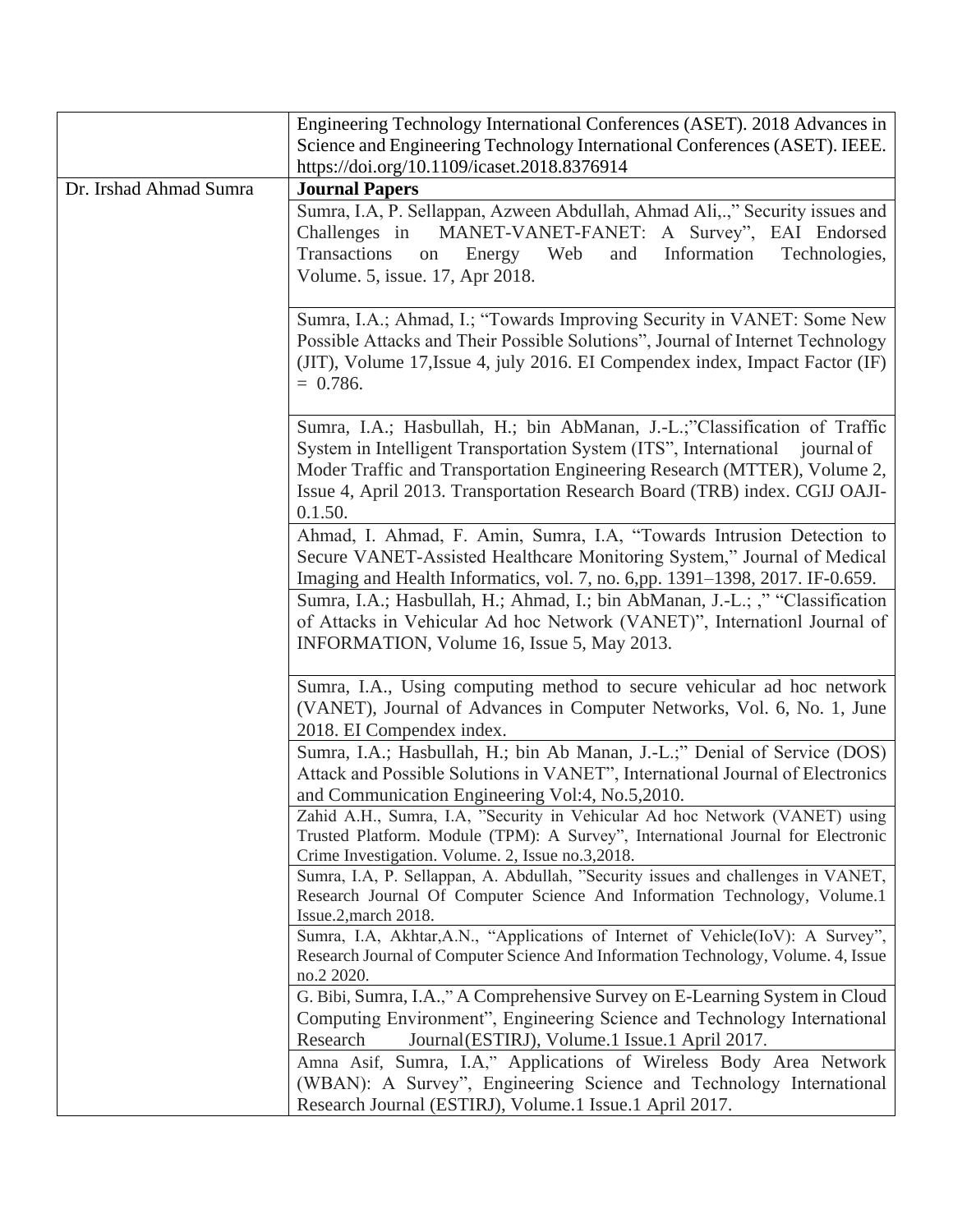| Sumra, I.A, P. Sellappan, A. Abdullah,"An Integrated Multi-- Level Security<br>Model for malicious attacks resiliency in VANET", Engineering Science and<br>Technology International Research Journal (ESTIRJ), Volume.1 Issue.3,sep<br>2017.                |
|--------------------------------------------------------------------------------------------------------------------------------------------------------------------------------------------------------------------------------------------------------------|
| Madhia Qadir, Sumra, I.A," Impact of Social Media on Human Life",<br>Engineering Science and Technology International Research Journal (ESTIRJ),<br>Volume.4 Issue.1 mar 2020. Scopus index.                                                                 |
| Irshad Ali, Sumra, I.A," Usability Evaluation of E-Commerce Mobile<br>Applications. A Case Study of Ali Express, Daraz and Goto", Engineering<br>Science and Technology International Research Journal (ESTIRJ), Volume.4<br>Issue.1 mar 2020. Scopus index. |
| M Saqlain Nawaz, Sumra, I.A," IFMP - Intrinsic Face Motion Pipeline", Engineering<br>Science and Technology International Research Journal (ESTIRJ), Volume.4 Issue.1<br>mar 2020. Scopus index.                                                             |
| Adnan Ali, M Jameel Arshad, Sumra, I.A," Research Issues and Challenges on<br>Big Data: A Survey", Engineering Science and Technology International<br>Research Journal (ESTIRJ), Volume.4 Issue.1 mar 2020. Scopus index.                                   |
| Jameel Arshad, Sumra, I.A," A Comprehensive Survey on Applications of<br>Internet of Things (IoT)", Engineering Science and Technology International<br>Research Journal (ESTIRJ), Volume.4 Issue.1 mar 2020. Scopus index.                                  |
| Sharif Hussain, H M Sohaib Ali, Sumra, I.A," A Comprehensive Survey on<br>Automated Vehicles", Engineering Science and Technology International<br>Research Journal (ESTIRJ), Volume.4 Issue.2 may 2020.                                                     |
| M. Sohaib Ali, Sumra, I.A," 7, Vs of Big Data: A Survey", Engineering Science<br>and Technology International Research Journal (ESTIRJ), Volume.4 Issue.2<br>may 2020.                                                                                       |
| Faizan Kurshid, Sumra, I.A, "Detection of Brian Tumor through Image Processing<br>Techniques: A Survey", Engineering Science and Technology International<br>Research Journal (ESTIRJ), Volume.4 Issue.2 may 2020.                                           |
| M Hashim safder, Sumra, I.A," Usability of Mobile Data Sharing Application; A<br>Case Study of ShareIt", Engineering Science and Technology International<br>Research Journal (ESTIRJ), Volume.4 Issue.2 may 2020.                                           |
| Muhammad Saleem, Sumra, I.A," Virtual Machine Optimization to Achieve<br>Energy Efficient Optimum Resource Utilization in Cloud Data Center",<br>Engineering Science and Technology International Research Journal (ESTIRJ),<br>Volume.4 Issue.2 may 2020.   |
| Suhail Anjum, Sumra, I.A," Li-Net: Towards A Smart Li-Fi Vehicular Network",<br>Engineering Science and Technology International Research Journal (ESTIRJ),<br>Volume.4 Issue.2 may 2020.                                                                    |
| Sumra, I.A.; Ahmad, I.; Hasbullah, H.; bin AbManan, J.-L.; "Trust and Trusted<br>Computing Vehicular ad hoc network (VANET)", Computer Science Journal<br>(CSJ), Volume 1, Issue 1, April 2011.                                                              |
| Sumra, I.A.; Ahmad, I.; Hasbullah, H.; bin AbManan, J.-L.; "Trusted<br>Computing in vehicular ad hoc network (VANET)", Global Journal on<br>Technology, Volume 1, Issue 1, Nov 2012.                                                                         |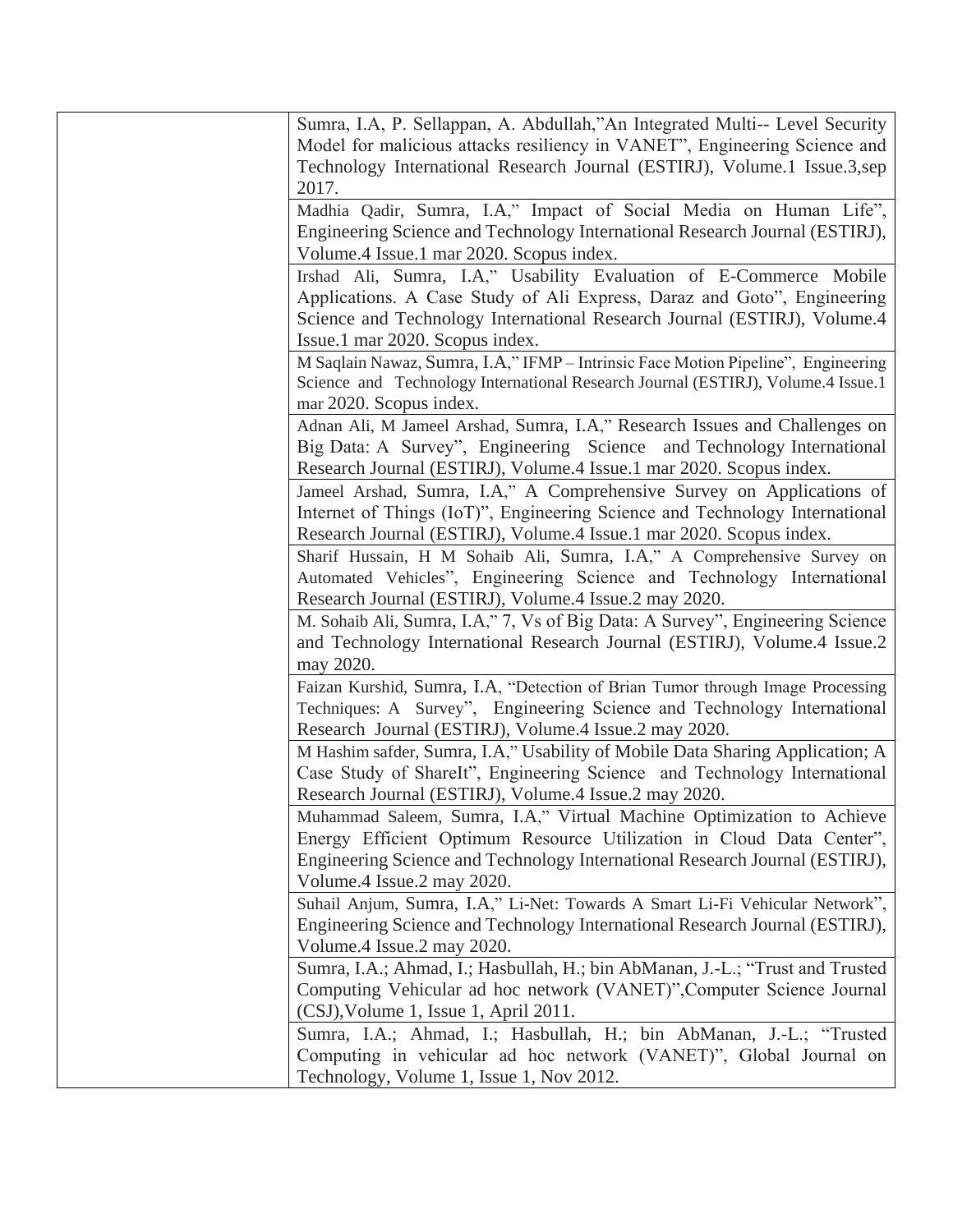Sumra, I.A.; Hasbullah, H.; Ahmad, I.; bin AbManan, J.-L.;"Using the Grades Mechanism to differentiate the Behavior of Attacker Users and Normal Users in Vehicular Adhoc Network (VANET)", International Journal of Information Technology and Electrical Engineering(ITEE), Volume 3, Issue 4, August 2014.

## **Conference Papers**

Sumra, I.A.; Hasbullah, H.; bin AbManan, J.-L.; "User requirements model for vehicular Ad hoc network applications," International Symposium in Information Technology (ITSim), pp. 800-804, 15-17 June 2010, Kuala Lumpur, Malaysia.

Sumra, I.A.; Ahmad, I.; Hasbullah, H.; bin AbManan, J.-L.; "Classes of attacks in VANET", Saudi International Electronics Communications and Photonics Conference (SIECPC), pp.1-5, 24-26 April 2011, Riyadh, Saudi Arabia.

Sumra, I.A.; Hasbullah, H.; Ahmad, I.; bin AbManan, J.-L.; "Forming vehicular web of trust in VANET", Saudi International Electronics Communications and Photonics Conference (SIECPC), pp.1-6, 24-26 April 2011, Riyadh, Saudi Arabia.

Sumra, I.A.; Hasbullah, H.; Ahmad, I.; bin AbManan, J.-L.; "New card based scheme to ensure security and trust in vehicular communications", Saudi International Electronics, Communications and Photonics Conference (SIECPC), 2011, pp.1-6, 24-26 April 2011, Riyadh, Saudi Arabia.

Sumra, I.A.; Hasbullah, H.; Manan, J.A.; Iftikhar, M.; Ahmad, I.; Alghamdi, A.S.; "A novel vehicular SMS system (VSS) approach for Intelligent Transport System (ITS)", 11th International Conference on ITS Telecommunications (ITST), pp.540-546, 23-25 Aug. 2011, St. Petersburg, Russia.

Sumra, I.A.; Hasbullah, H.; Manan, J.A.; Iftikhar, M.; Ahmad, I.; Aalsalem, M.Y.; , "Trust levels in peer-to-peer (P2P) vehicular network", 11th International Conference on ITS Telecommunications (ITST), pp.708-714, 23-25 Aug. 2011, St. Petersburg, Russia.

Sumra, I.A.; Hasbullah, H.; Manan, J.A.; "VANET security research and development ecosystem," National Postgraduate Conference (NPC), pp.1-4, 19- 20 Sept. 2011, Kuala Lumpur, Malaysia.

Sumra, I.A.; Ahmad, I.; Hasbullah, H.; bin AbManan, J.-L.; "Behavior of attacker and some new possible attacks in Vehicular Ad hoc Network (VANET)", 3rd International Congress on Ultra Modern Telecommunications (ICUMT), pp.1-8, 5-7 Oct. 2011, Budapest, Hungary.

Sumra, I.A.; Hasbullah, H.; bin AbManan, J.-L.; " Using the Grades Mechanism to Differentiate the Users in Vehicular Ad hoc Network (VANET)", FTCom 2012, 13-15 Dec, Malacca, Malaysia.

Sumra, I.A.; Bin Hasbullah, H.; AbManan, J.-L.; "Using TPM to ensure security, trust and privacy (STP) in VANET," 5th National Symposiumon Information Technology: Towards New Smart World (NSITNSW), pp.1- 6, 17- 19 Feb 2015, Riyadh, Saudi Arabia.

Sumra, I.A.; Bin Hasbullah, H.;"Using Trusted Platform Module (TPM) to Secure Business Communication (SBC) in Vehicular Ad hoc Network (VANET)", International Conference on Recent Advances in Computer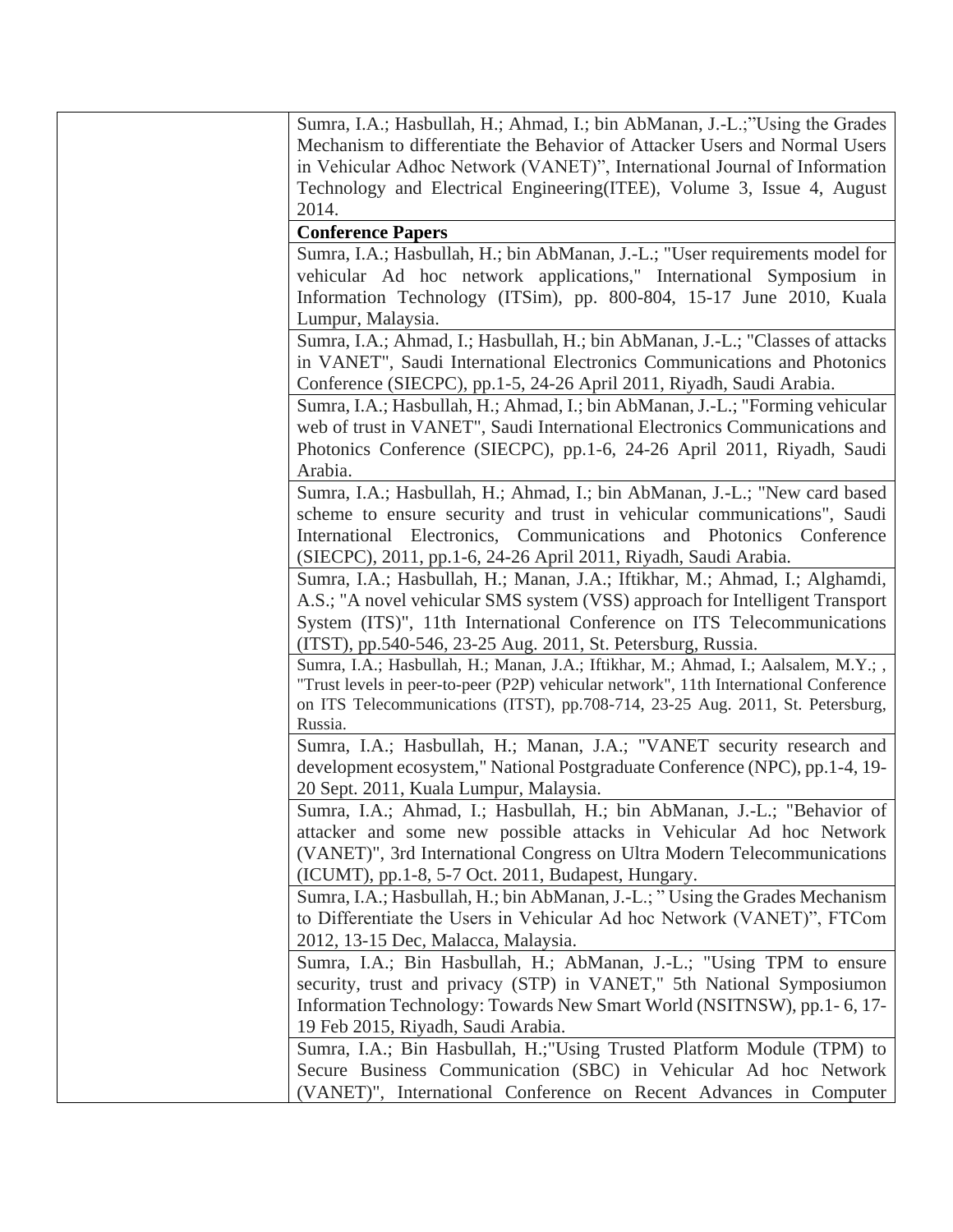|                 | Systems (RACS 2015), pp. 28-33, 30 Nov - 01 Dec 2015, Saudi Arab. Atlantis      |
|-----------------|---------------------------------------------------------------------------------|
|                 | Press. EI/Compendex index.                                                      |
|                 | Rehman, M.U.; Hasbullah, H.B.; Sumra, I.A.; "Designing a hybrid system          |
|                 | model for information dissemination in vehicular ad hoc networks," IEEE         |
|                 | International Conference on Computer Applications and Industrial Electronics    |
|                 | (ICCAIE), pp.503-508, 4-7 Dec. 2011.                                            |
|                 | Rehman, M.U.; Hasbullah, H.B.; Sumra, I.A.; "A comparative analysis of          |
|                 | routing architecture for information dissemination in Vehicular Ad Hoc          |
|                 | Networks," International Conference on Computer & Information Science           |
|                 | (ICCIS), pp.796-801, 12-14 June 2012.                                           |
|                 | S Rizvi, NM Saad, Sumra, I.A., B Belhaouarisamir, "Dual Mode Mobile             |
|                 | Terminal for Tightly Coupled Integrated UMTS and WLAN Network", 4th             |
|                 | International Conference on Computer and Electrical Engineering (ICCEE          |
|                 | 2011), pp.1-5, 14-16th Oct 2011.                                                |
|                 | Sumra, I.A.; Ahmad, I.; Hasbullah, H.; bin AbManan, J.-L.; "Comparative         |
|                 | study of security                                                               |
|                 | hardware modules (EDR, TPD and TPM) in VANET", 3rd National                     |
|                 | Information Technology Symposium (NITS) 2011, king Saud University              |
|                 | Riyadh, 7-8 March 2011 Riyadh, Saudi Arabia.                                    |
|                 | Sumra, I.A.; Hasbullah, H.; bin AbManan, J.-L.; "Trusted User in Vehicular      |
|                 | Network", SZABIST's International Research Conference, 14 Nov                   |
|                 | 2011, Karachi, Pakistan.                                                        |
|                 | Sumra, I. A., Hasbullah, H.; Ahmad, I.; bin AbManan, J.-L.; "Timing attack in   |
|                 | vehicular network", 15th WSEAS international conference on Computers,           |
|                 | 2011, pp. 151-155, Corfu Island, Greece.                                        |
|                 | Sumra, I.A.; Hasbullah, H.; bin AbManan, J.-L.;" Effects of Attackers and       |
|                 | Attacks on Availability Requirement in Vehicular Network: A Survey",            |
|                 | International Conference on Computer & Information Sciences (ICCOINS), 3-       |
|                 | 5 June 2014, Kuala Lumpur, Malaysia.                                            |
| Mr. Umair Waqas | Draz, U., Ali, T., Yasin, S., & Waqas, U. (2018). Towards Formal Modeling of    |
|                 | Hotspot Issue by Watch-Man Nodes in Wireless Sensor and Actor Network. In       |
|                 | 2018 International Conference on Frontiers of Information Technology (FIT).     |
|                 | 2018 International Conference on Frontiers of Information Technology (FIT).     |
|                 | IEEE. https://doi.org/10.1109/fit.2018.00063                                    |
|                 | Draz, U., Ali, T., Yasin, S., Waqas, U., & Rafiq, U. (2019). Towards Formalism  |
|                 | of Link Failure Detection Algorithm for Wireless Sensor and Actor Networks.     |
|                 | In 2019 International Conference on Engineering and Emerging Technologies       |
|                 | (ICEET). 2019 International Conference on Engineering and Emerging              |
|                 | Technologies (ICEET). IEEE. https://doi.org/10.1109/ceet1.2019.8711857          |
|                 | Draz, U., Ali, T., Yasin, S., Naseer, N., & Waqas, U. (2018). A parametric      |
|                 | performance evaluation of SMDBRP and AEDGRP routing protocols in                |
|                 | underwater wireless sensor network for data transmission. In 2018 International |
|                 | Conference on Advancements in Computational Sciences (ICACS). 2018              |
|                 | International Conference on Advancements in Computational Sciences              |
|                 | (ICACS). IEEE. https://doi.org/10.1109/icacs.2018.8333484                       |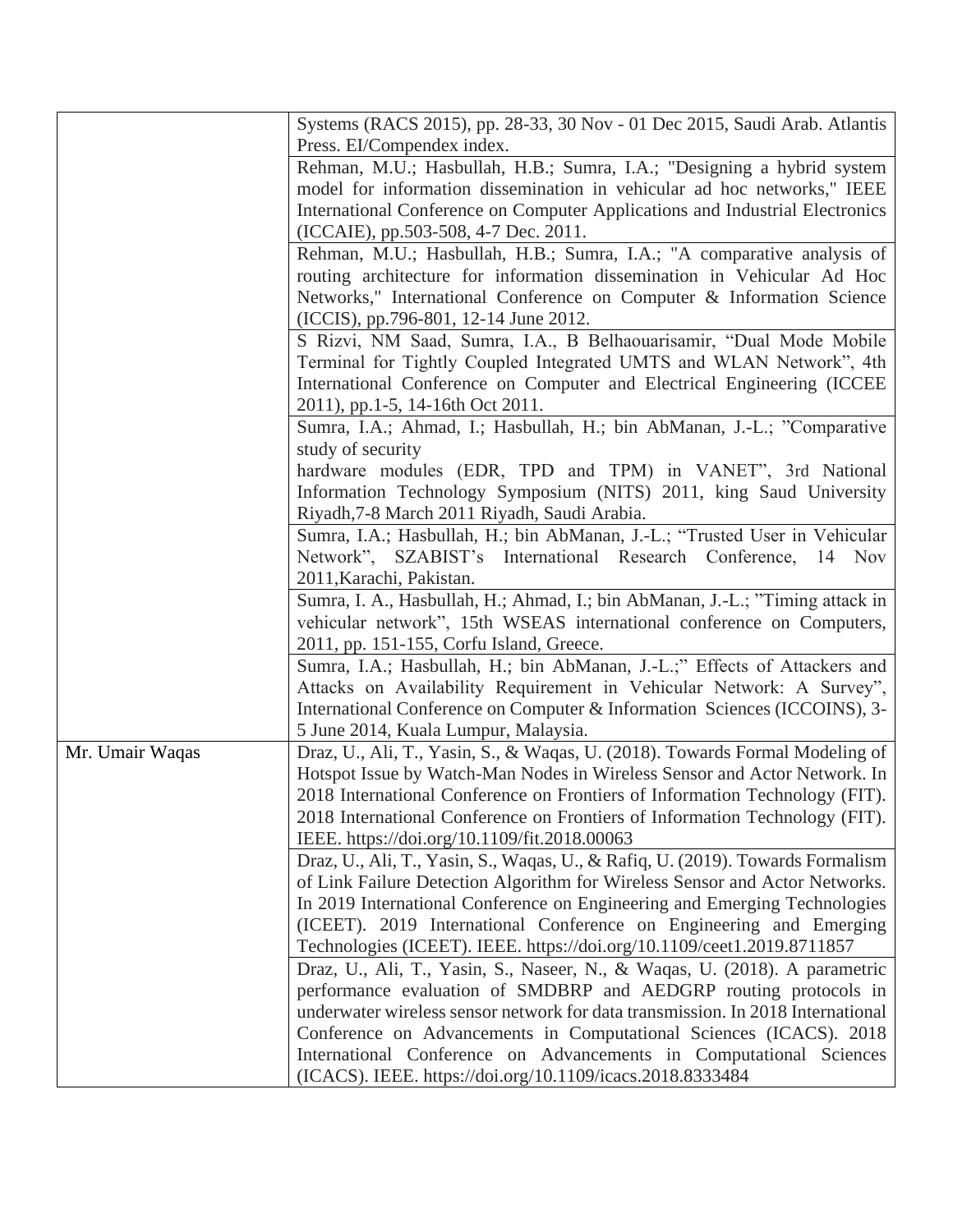|                      | ARCPS - Anti-Redundant Cloud & Public Storage Moving towards Intelligent<br>Cloud                                 |
|----------------------|-------------------------------------------------------------------------------------------------------------------|
|                      |                                                                                                                   |
|                      | A novel layer-by-layer angle-based energy efficient watchman algorithm for                                        |
|                      | wireless sensor and actor networks                                                                                |
|                      | Draz, U., Ali, T., Yasin, S., Waqas, U., & Rafiq, U. (2019). EADSA: Energy-                                       |
|                      | Aware Distributed Sink Algorithm for Hotspot Problem in Wireless Sensor and                                       |
|                      | Actor Networks. In 2019 International Conference on Engineering and                                               |
|                      | Emerging Technologies (ICEET). 2019 International Conference on                                                   |
|                      | Engineering<br>(ICEET).<br>IEEE.<br>and<br>Emerging<br>Technologies<br>https://doi.org/10.1109/ceet1.2019.8711858 |
|                      | Draz, U., Ali, T., Yasin, S., Waqas, U., Ahmad, W., Qazi, A. S., & Gul, S.                                        |
|                      | (2020). A Symptoms Motif Detection of Polio at Early Stages By Using Data                                         |
|                      | Visual Analytics: Polio Free Pakistan. In 2020 17th International Bhurban                                         |
|                      | Conference on Applied Sciences and Technology (IBCAST). 2020 17th                                                 |
|                      | International Bhurban Conference on Applied Sciences and Technology                                               |
|                      | (IBCAST). IEEE. https://doi.org/10.1109/ibcast47879.2020.9044511                                                  |
|                      | A Pattern Detection Technique of L-MYC for Lungs Cancer Oncogene in                                               |
|                      | <b>Bioinformatics Big Data</b>                                                                                    |
| Ms. Akifa Abbas      | Use of SPAN for Identified Network Traffic via Machine Learning                                                   |
|                      | Role of Internet of Medical Things (IoMT) and Block Chain Technology for the                                      |
|                      | Prevention of COVID-19 Pandemic Effect                                                                            |
| Ms. Rabia Aslam Khan | <b>Cognitive Radio and Dynamic Spectrum Access</b>                                                                |
|                      | An Expert System Technique for Sentiment Analysis                                                                 |
|                      | Wireless Networks: A Distributed Operating System Approach                                                        |
|                      | Spam Review Detection: A Systematic Literature Review                                                             |
|                      | Data Analytics in Blockchain                                                                                      |
|                      | Applications of Machine Learning in Various Feilds: A Systematic Litrature<br>Review                              |
|                      | An Expert System Technique for Sentiment Analysis of Opinions                                                     |
| Ms. Sabreena Nawaz   | <b>Cognitive Radio and Dynamic Spectrum Access</b>                                                                |
|                      | An Expert System Technique for Sentiment Analysis                                                                 |
|                      | Wireless Networks: A Distributed Operating System Approach                                                        |
|                      | An Expert System Technique for Sentiment Analysis of Opinions                                                     |
| Mr. Sabir Abbas      | Standerdization of cloud security using mamdani fuzzifier                                                         |
|                      | An overview on Huawei mangone services                                                                            |
|                      | Review on Huawei Fusion Sphere Security                                                                           |
|                      | Artificial Neural Network and Mamdani Fuzzifier in Weather Forecasting                                            |
|                      | Artificial Neural Network and Mamdani Fuzzifier in Weather Forecasting                                            |
| Mr. Burhan Ul Haq    | The Popular Tools Of Data Sciences: Benefits, Challenges and Applications                                         |
|                      | Video Summarization Techniques: A Review                                                                          |
|                      | The Impact Of Social Media: A Survey                                                                              |
|                      | Integrating Dynamic Simulation Modeling To Assess Pathophysiology Of<br>Arthritis                                 |
|                      | Data-Driven Typhoid Fever Modelling And Computer Simulation                                                       |